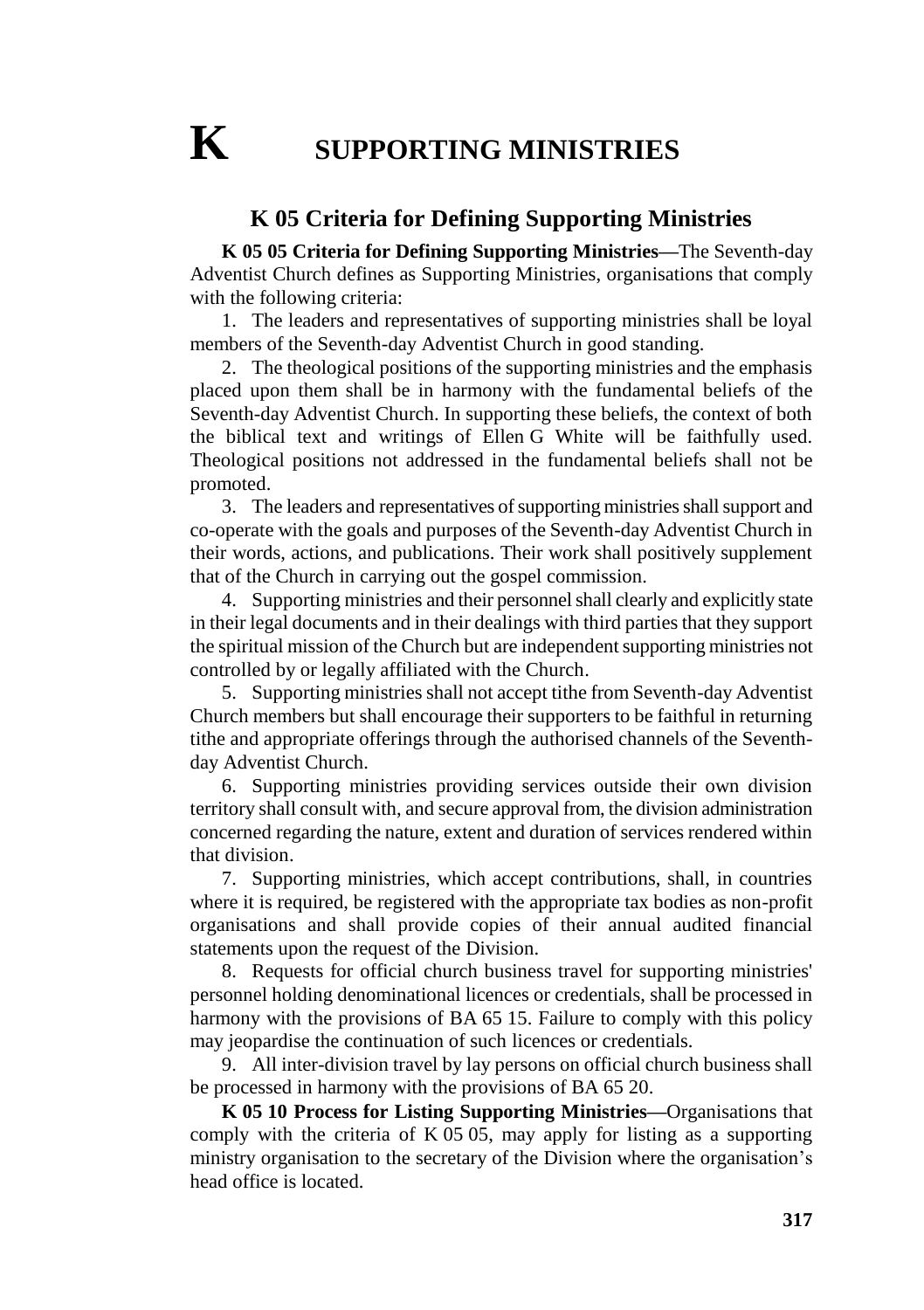The organisation seeking listing shall:

1. Have been in operation for at least one year.

2. Have at least two full-time employees.

3. Be led by a Seventh-day Adventist who does not receive salary from any Seventh-day Adventist denominational organisation for the leadership of this organisation.

4. Is controlled by a board with a membership majority of lay Seventh-day Adventists.

5. Complete application requirements supplied by the Division.

6. Supply copies of the following documents, together with the completed application form, to the secretary of the Division:

a. Mission statement.

b. Articles of Incorporation (or constitution if unincorporated) and bylaws (or equivalent documents in jurisdictions using different terminology or having different requirements) clearly stating the organisation's purposes and objectives, and legal status (for example, not-for-profit, charitable, or religious corporation). If such documents refer to the Seventh-day Adventist Church, they must clearly indicate the organisation is an independent organisation that supports the spiritual mission of the Church and is not controlled or legally affiliated with the Church.

c. References from individuals, church boards, or administrative entities attesting that the organisation complies with the K 05 05 definition of Supporting Ministries.

d. Statistics—number of employees/volunteers.

e. Report of activities.

f. Reason for seeking listing.

g. Other information as required by K 05 05 or by the Division reviewing the request for listing as a supporting ministry organisation.

When the application process is complete, the Division secretary shall submit the request to the Division Executive Committee for consideration and then notify the General Conference Secretariat when the supporting ministry organisation is added to the Division's list of supporting ministry organisations. The Division shall be responsible for the maintenance and accuracy of its list of supporting ministries. The roster maintained by the General Conference Secretariat is for the convenience of the divisions and does not connote control, endorsement, or responsibility for any supporting ministry listed. The General Conference Secretariat shall refer any question about any listing to the Division for consideration and response.

Where an Adventist-Laymen's Services and Industries-type organisation is established, the Division may choose to accept the Adventist-Laymen's Services and Industries-type application process. In such cases, the Division shall send its recognised list of organisations to the General Conference Secretariat for listing on the roster.